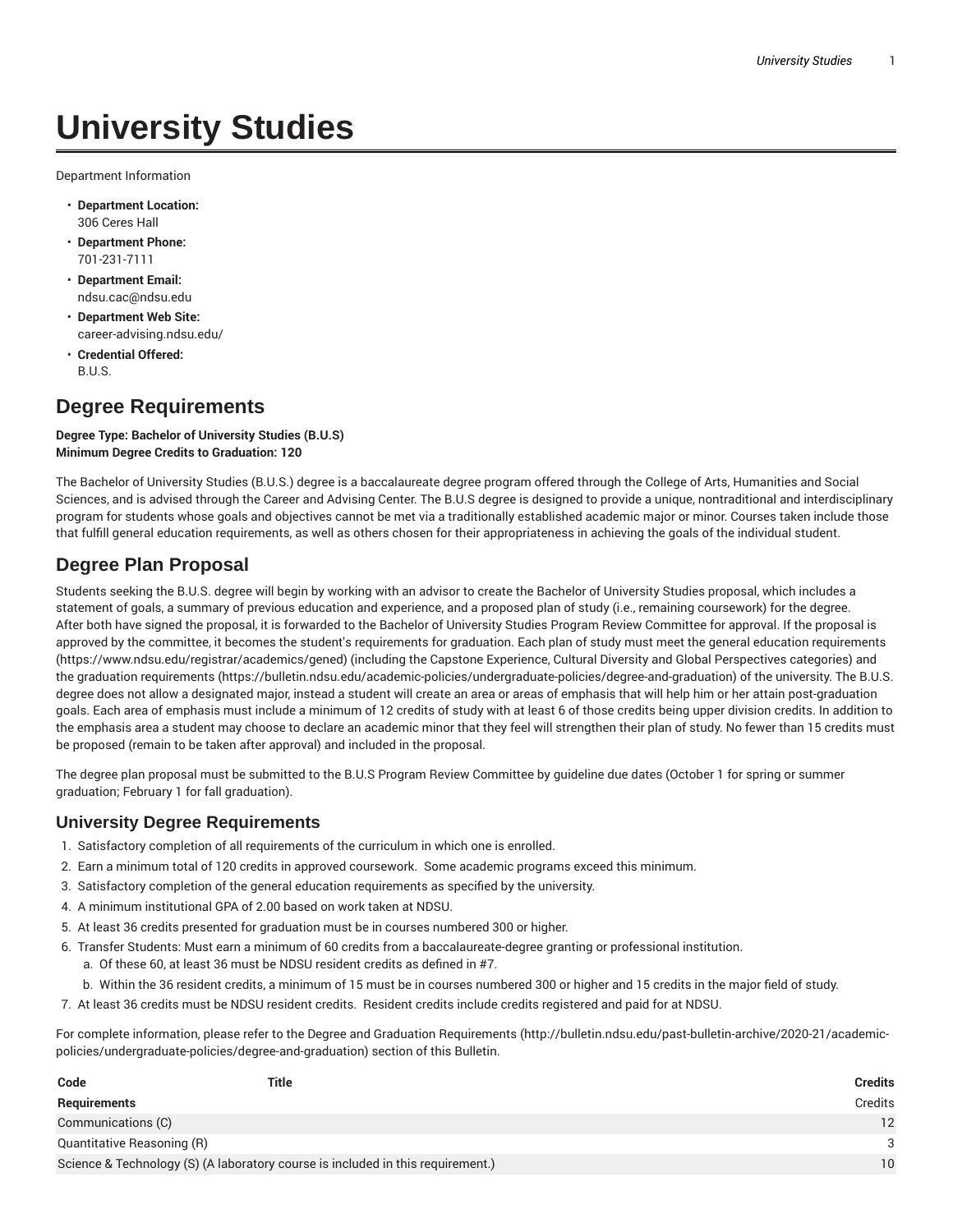| Humanities & Fine Arts (A)       |    |
|----------------------------------|----|
| Social & Behavioral Sciences (B) |    |
| Wellness (W)                     |    |
| Capstone                         | 3  |
| <b>Total Credits</b>             | 42 |

\*Approval of a student's proposal means that the committee believes that the approved plan is the best educational program available to that student and that it is a baccalaureate-level program.

\*It is the policy of the College of Arts, Humanities and Social Sciences that students seeking a B.U.S. degree will, following approval of the B.U.S Proposal, be expected to make continual progress toward

completion of their degree. Discontinuing enrollment for a period of two continuous academic years or more indicates lack of progress. The approved proposals of students who lack progress will no longer

be considered valid for graduation with a B.U.S. degree. If these students choose to continue to seek a B.U.S. degree, it will be necessary to submit a new proposal for consideration by the committee.

\*In addition to the Bachelor of University Studies' continual progress policy, NDSU requires that any student who discontinues enrollment for more than one year is subject to completing the General

Education requirements in effect at the time of re-entry.

**For further information, contact:**

**Career and Advising Center 306 Ceres Hall NDSU Dept. 2802, P.O. Box 6050 North Dakota State University Fargo, ND 58108-6050 Telephone: 701-231-7111 ndsu.cac@ndsu.edu**

## **Degree Requirements**

**Degree Type: Bachelor of University Studies (B.U.S.) Sub-Plan: General Studies Minimum Degree Credits to Graduate: 120**

The Bachelor of University Studies (B.U.S.) degree is a baccalaureate degree program offered through the College of Arts, Humanities and Social Sciences, and is advised through the Career and Advising Center (https://career-advising.ndsu.edu).

Student who would like to pursue the Bachelor of University Studies: General Studies option, need to be eligible for and enrolled in the NDSU Degree Completion Program. Qualifications for this program are as follows:

- Students who do not hold a prior Bachelor's degree
- Students who have not been enrolled in an institution for a minimum of 2 years (24 consecutive months)
- Students who have earned a minimum of 60 credits
- Students who have a minimum 2.0 Cumulative Grade Point Average

## **University Degree Requirements**

- 1. Satisfactory completion of all requirements of the curriculum in which one is enrolled.
- 2. Earn a minimum total of 120 credits in approved coursework. Some academic programs exceed this minimum.
- 3. Satisfactory completion of the general education requirements as specified by the university.
- 4. A minimum institutional GPA of 2.00 based on work taken at NDSU.
- 5. At least 36 credits presented for graduation must be in courses numbered 300 or higher.
- 6. Transfer Students: Must earn a minimum of 60 credits from a baccalaureate-degree granting or professional institution.
	- a. Of these 60, at least 36 must be NDSU resident credits as defined in #7.
	- b. Within the 36 resident credits, a minimum of 15 must be in courses numbered 300 or higher and 15 credits in the major field of study.
- 7. At least 36 credits must be NDSU resident credits. Resident credits include credits registered and paid for at NDSU.

For complete information, please refer to the Degree and Graduation Requirements (http://bulletin.ndsu.edu/past-bulletin-archive/2020-21/academicpolicies/undergraduate-policies/degree-and-graduation) section of this Bulletin.